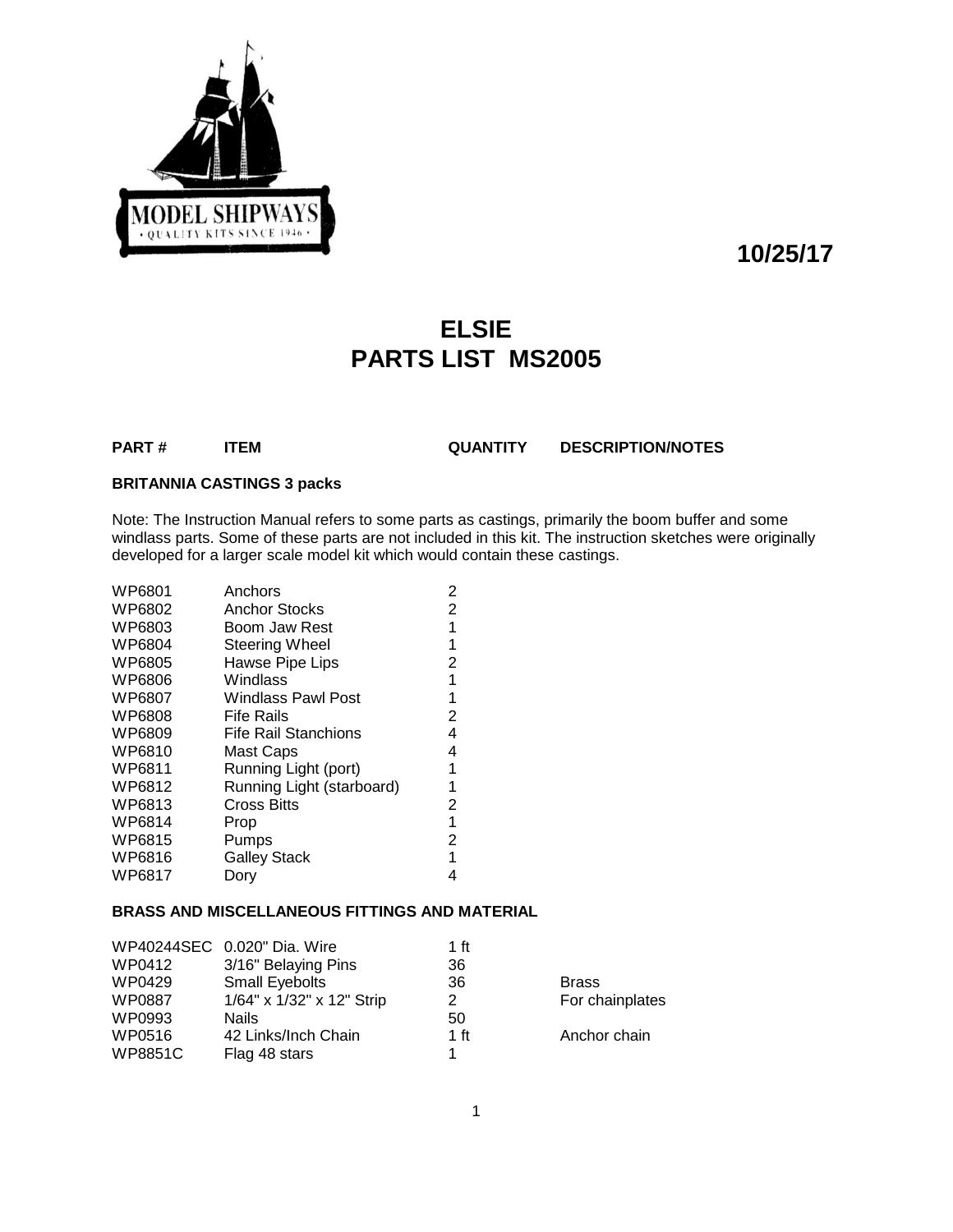#### **DEADEYES, BLOCKS, AND OTHER WOOD FITTINGS**

Note: All deadeyes and blocks are Walnut unless otherwise noted.

| WP0390 | 3/32" Dia. Deadeyes | 8  |
|--------|---------------------|----|
| WP0339 | 1/8" Dia. Deadeyes  | 28 |
| WP0301 | 3/32" Single Blocks | 50 |
| WP0302 | 1/8" Single Blocks  | 2  |
| WP0308 | 1/8" Double Blocks  | 3  |
| WP0309 | 5/32" Double Blocks | 3  |

#### **RIGGING LINE**

Note: Rigging line is Cotton/Poly mix. Black is for standing rigging; Manila is for running rigging. Stain the line for other desired coloring.

| WP1218 | 0.008" Dia. Black       | 10 yds |
|--------|-------------------------|--------|
| WP1210 | 0.021" Dia. Black       | 10 yds |
| WP1241 | 0.008" Dia. Manila Hemp | 10 yds |

#### **WOOD DOWELS**

Note: All dowels are Beech unless otherwise noted. Dowels are supplied in lengths as noted. Cut to length as required.

| WP5103-24 | $3/16" \times 12"$ | Fore & main lower masts             |
|-----------|--------------------|-------------------------------------|
| WP5102-24 | $5/32" \times 12"$ | Main boom &gaff, topmasts, bowsprit |
| WP5101-12 | $1/8" \times 12"$  | Fore boom & gaff                    |
| WP5100-24 | $5/64$ " x 12"     | Jumbo club & seine rollers          |

#### **WOOD STRIPS, SHEETS, AND BLOCKS**

Note: All wood is Basswood or Limewood (European Basswood) unless otherwise noted. Wood strips, sheets, and blocks are supplied in lengths as noted. Cut to length as required.

#### **STRIPS**

| WP3600-24<br>WP3619-24<br>WP3622-24<br>WP3654-24<br>WP3660-24<br>WP3663-24<br>WP3665-24<br>WP4617-24 | $1/32$ " x $1/32$ " x $12$ "<br>$1/16" \times 3/32" \times 12"$<br>$1/16" \times 3/16" \times 12"$<br>$1/16" \times 3/64" \times 12"$<br>$3/64" \times 1/8" \times 12"$<br>$1/16" \times 5/8" \times 6"$<br>$3/32$ " x $3/4$ " x $12$ "<br>$1/8$ " x 1" x 12" | 5<br>2<br>2<br>4<br>4<br>1<br>2 | Monkey log<br>Timberheads, buffalo chocks<br>Monkey boards<br>Monkey rail<br>Main rail<br>Monkey board stern, Taffrail, hood<br>Rudder<br>Hatch, stem, keel, gripe, sternpost |
|------------------------------------------------------------------------------------------------------|---------------------------------------------------------------------------------------------------------------------------------------------------------------------------------------------------------------------------------------------------------------|---------------------------------|-------------------------------------------------------------------------------------------------------------------------------------------------------------------------------|
| <b>BLOCKS</b>                                                                                        |                                                                                                                                                                                                                                                               |                                 |                                                                                                                                                                               |
| WP3632-24<br>WP3667-24<br>WP3668-24<br>WP2005HU                                                      | $5/16"$ x 2" x 2"<br>$5/16" \times 7/16" \times 1"$<br>$5/16" \times 3/8" \times 1"$<br>Machine Carved Hull                                                                                                                                                   |                                 | Cabin Trunk<br>Companionway<br>Wheel Box                                                                                                                                      |